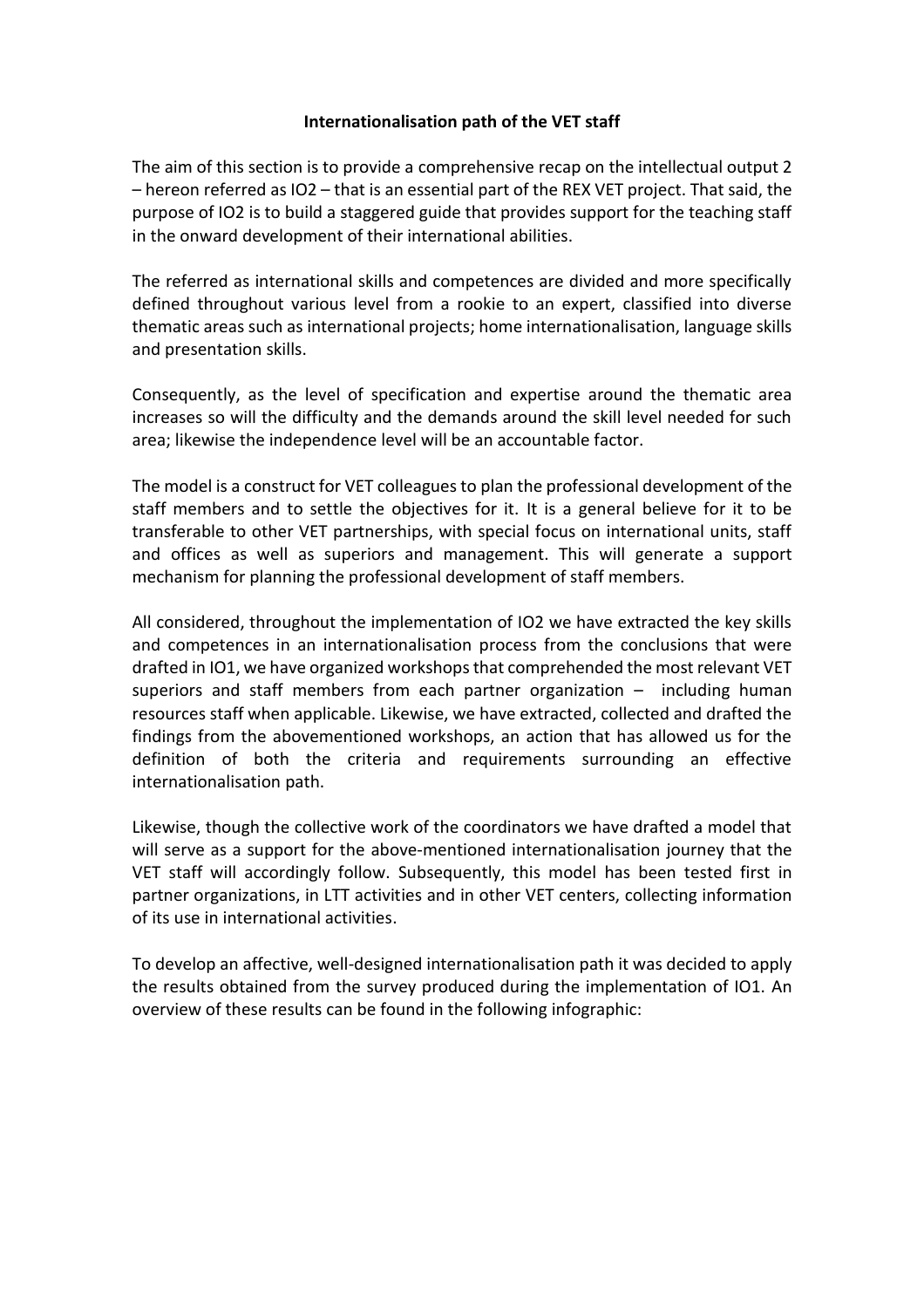

Figure 1: The infographic shows the results how VET teachers values internationalisation. The survey was made in five countries with 740 VET trainers.

This intellectual output was constructed through both the implementation of a survey and the creation on the aftermath of focus groups that reflected on the results of the abovementioned questionnaire, analyzing them and therefore giving them a more indepth meaning. Hereunder you can find attached a scheme that summarizes and allows for the full compression of the REX VET training content:

## **VET STAFF MEMBERS CAREER MODEL FOR INTERNATIONALISATION**

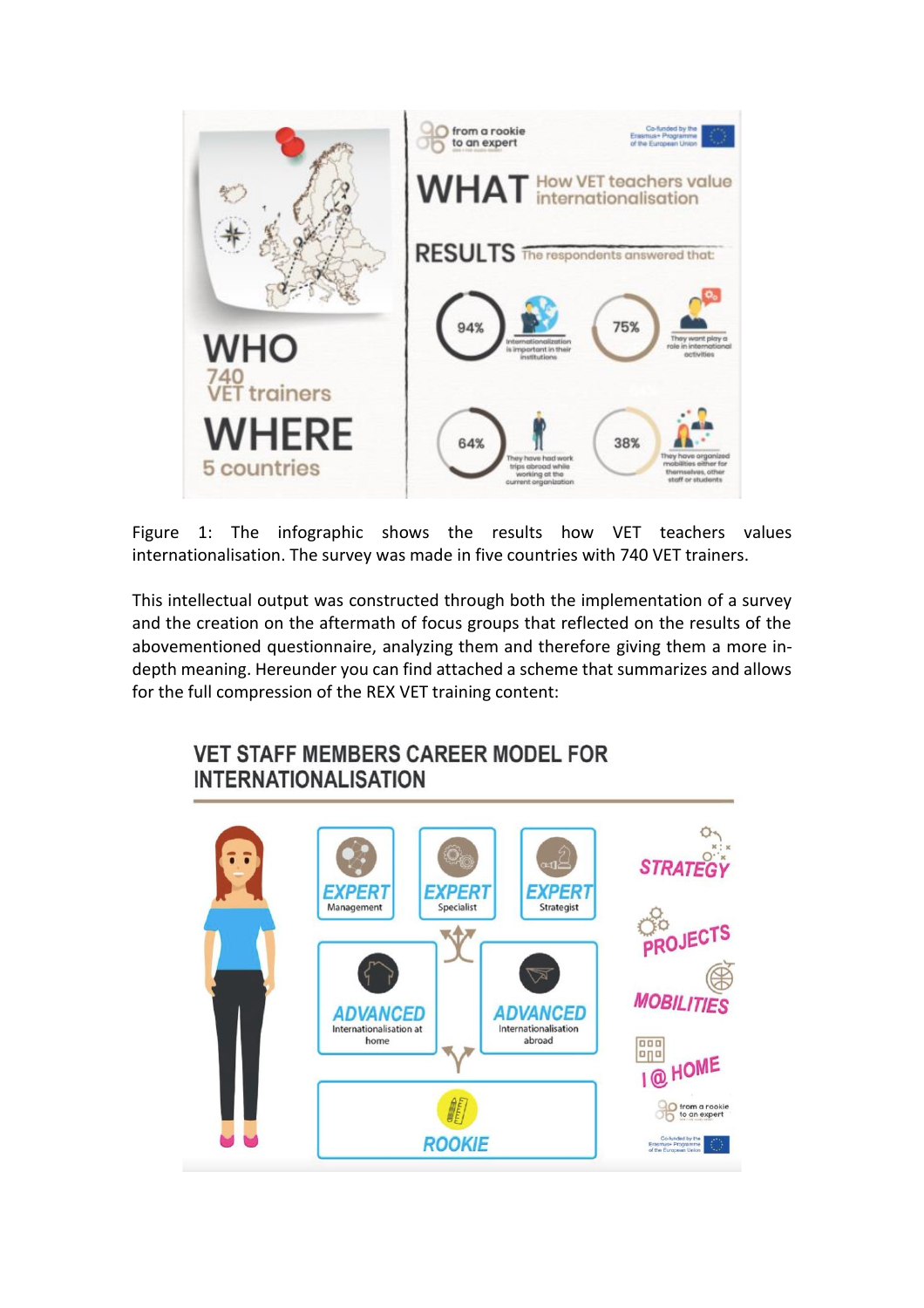Figure 2: Career model for internationalisation showing the three levels of expertise from a rookie to an expert.

Though this analysis and the different focus group interaction, a conclusion was reached: the results of the survey were quite similar among all the countries involved, with some non-conclusive variations that were not significant enough for it to imply real difference.

Regarding the focus groups, we consider it crucial to mention that there was a particular regard for their composition, more specifically it was highly valuable for us to include different profiles that would allow us to extract a varied range of both perspectives and conclusions. By allowing the focus groups to be composed by members with different profiles we achieved a more comprehensive, multi-faceted perspective of the issues that were discussed.

The wide composition of this focus groups allowed us to observe more clearly how similar the responses and reactions were regarding the nationality; although with a few non-significant variations all the constituents of the focus groups agreed on both the importance of internationalisation and the existing room of improvement regarding this process in all the centers they belonged to.

Likewise, there was a mutual agreement on the importance of improving both language skills and communication skills for achieving a successful internationalisation process.

However, the practical application of the final product has been implemented on a tailor-made manner to optimize both the application itself and the results that the application would have on each partner center.

In Kuressaare Ametikool, Estonia, the training material and badges will be used as an educative tool for helping the staff to develop both their international skills and their project management skills. They do a lot of internationalisation work and they constantly lack staff that take a more active role, so in order for avoiding that it has been decided: for all the staff members that are participating in mobilities to obtain a Rookie level module prior to the mobility process. For the staff that are starting KA2 projects to have completed the modules on level 1 and 2.

On the aftermath, all the staff will be prepared to apply for more demanding levels.

The overall aim of Kuressaare Ametikool, is to first of all empower their staff members and aid them through the internationalisation process; likewise, they are actively supporting students and colleagues to increase both their international skills and competences.

In ENAC, Italy, it has been decided for the training path to be promoted among their VET centers. If possible, they will use their funding for the staff training to provide a specific training that includes these modules. Another opportunity can be to use the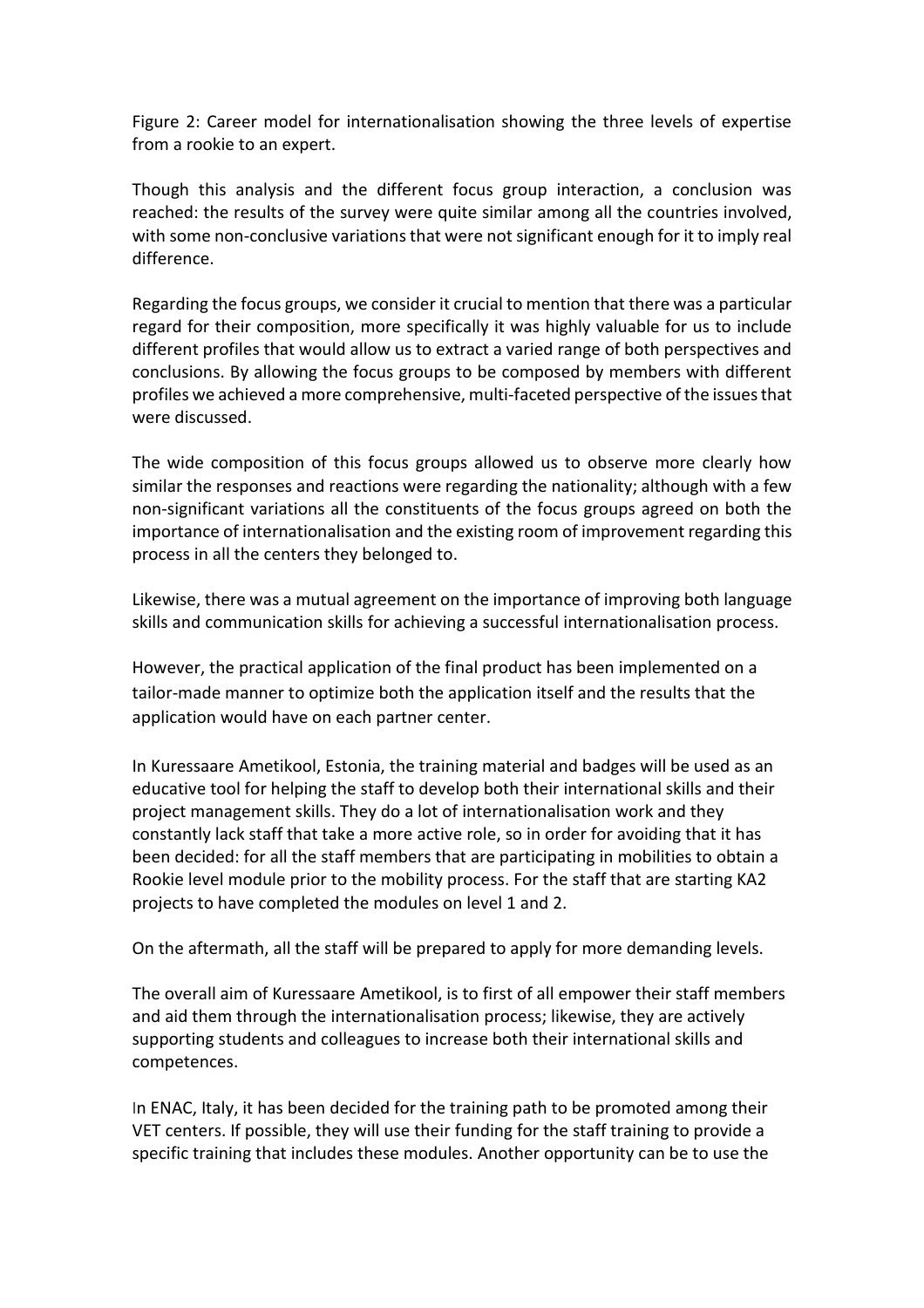money foreseen for European courses and combine this training with Erasmus staff mobility (KA1).

In Centro San Viator, Spain, they will add the content of training modules to the compulsory formation that all the new staff and teachers that want to participate in the international mobilities and other internationalisation activities carried out by the center. It has been considered that by completing the modules the staff will have a more comprehensive understanding of a successful internationalisation process and that will improve their international skills.

In addition, CSV is using the modules in other capacity building projects that are mostly focused on training foreign VET staff for completing successful internationalisation processes – see MOVET and SAAM.

In Alfa College, The Netherlands, good communication in between managers and staff before and during the whole project was a priority. One particularity was the involvement of the Human Resources department, and the strategic and operational internationalisation platforms of the center. Through such involvement it was possible to apply the appreciative inquiry model (Positive psychology), as they worked on a multilevel, multidisciplinary way.

The product of the project is aimed to be linked to the training of new staff and will be included in development interviews. Now, all the staff that is involved in the internationalisation process, know the available content and its importance, has contact with HR Start, has started a small pilot on one location, is an ambassador of the project, shares good practices related to the project.

In Luovi College in Finland, the training package has been linked to Luovi web pages and it's a part of Luovi' s international introduction. The Rookie training module is a part of Luovi' s new introduction and orientation package. Likewise, the Rookie level open badge is a requirement for participating international activities like mobility or projects. In addition, Luovi encourages employees to apply for other open badges after international activities. Furthermore, the open badge system will be combined with Luovi' s human resource structure and system. On the aftermath, it is planned for training sessions about internationalisation to be arrange, for staff members that are based on REX VET training module.

In Vocational College Live in Finland, the open badges concerning internationalisation are an important part of the employees skills development program of Live. During the project Live has taken Open Badge Factory into use. In the future it is possible to transfer all the badges created in the project into Live's Open Badge Factory. The rookie badge will be used as an introduction material to the international activities. The staff members who already work with international matters (mobility, projects etc.) can apply for more badges, and those who want to enhance their knowledge on international matters are encouraged to apply for more badges. The badges are regularly presented in the meetings of the teachers, the international team and the project team. It is possible to upload open badges to Live's human resources